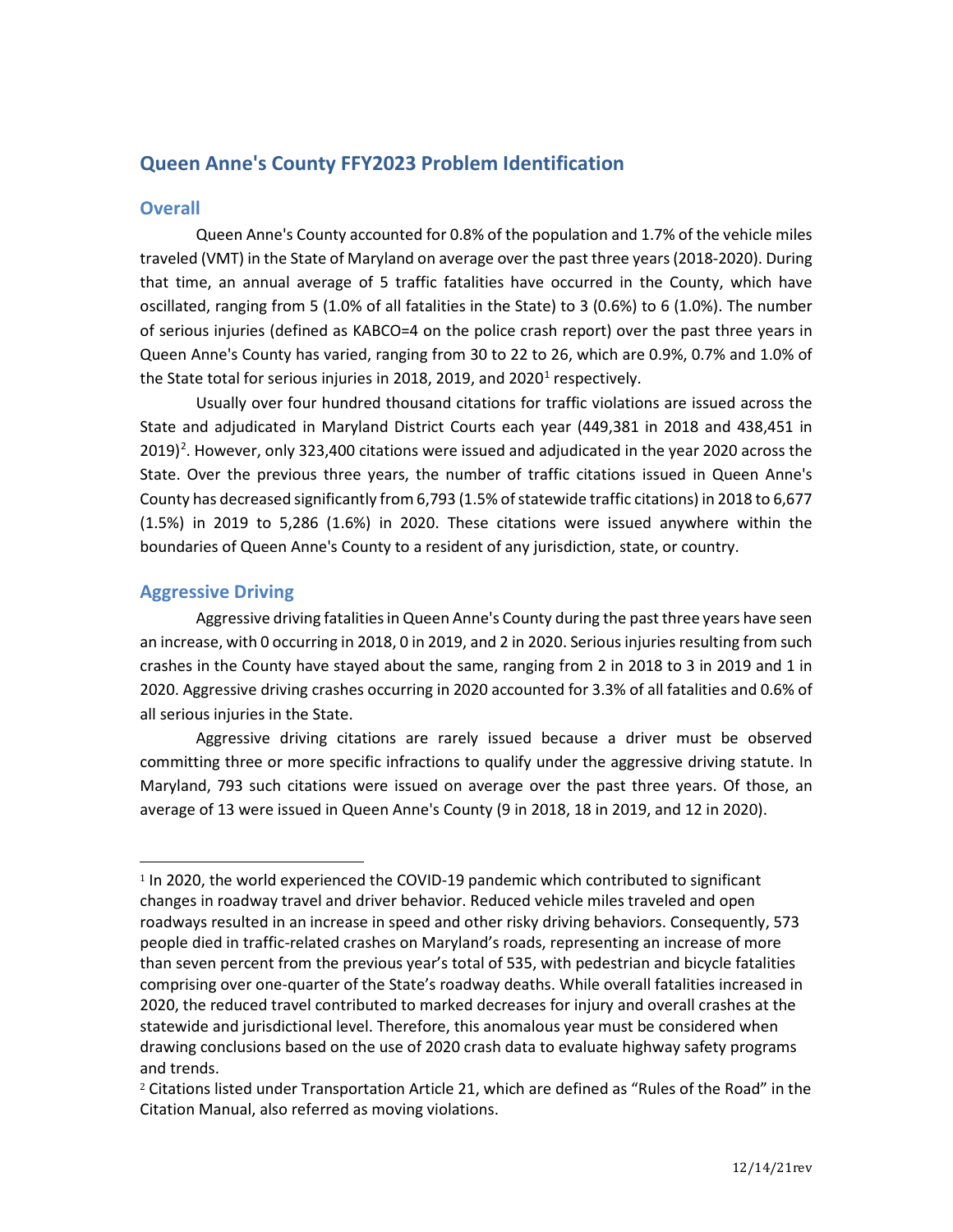### **Distracted Driving**

Since 2018, there have been an annual average of about 3 distracted driving fatalities occurring in Queen Anne's County. In 2020, distracted driving in the County added 4 deaths to the State's distracted driving fatalities, a point on a trend that has remained relatively constant over the previous three years (3 in 2018 and 3 in 2019). Serious injuries resulting from distracted driving crashes in the County have varied over the past three years, from 17 in 2018 (1.1% of all distracted driving serious injuries in the State) to 11 in 2019 (0.7% of all) to 13 in 2020 (1.1% of all). In 2020, 66.7% of all fatalities and 50.0% of all serious injuries recorded in Queen Anne's County resulted from distracted driving crashes.

Distracted driving citations issued in Maryland during the past three years have decreased significantly, ranging from 33,655 in 2018 to 33,978 in 2019 and 19,450 in 2020. During the same period, distracted driving citations issued in Queen Anne's County have seen a significant decrease, ranging from 301 in 2018 to 291 in 2019 and 126 in 2020. As a proportion of the distracted driving citations issued statewide, those handed out in the County accounted for 0.9% in 2018, 0.9% in 2019 and 0.6% in 2020.

### **Impaired Driving**

Over the past three years, an average of 1 impaired driving fatality occurred per year in Queen Anne's County. Fatalities from such crashes have stayed about the same, ranging from 1 (0.7% of all impaired driving fatalities in Maryland) in 2018 to 2 (1.3% of all) in 2019 to 1 (0.8% of all) in 2020. Serious injuries resulting from such crashes in the County over the same time period have remained relatively constant, ranging from 4 in 2018 (0.9% of all impaired driving serious injuries in the State) to 4 in 2019 (0.8% of all) to 6 in 2020 (1.3% of all). In 2020, 16.7% of all fatalities and 23.1% of all serious injuries in Queen Anne's County resulted from impaired driving crashes, compared to 21.1% of all fatalities and 16.4% of all serious injuries from impaired driving crashes occurring throughout the State.

Impaired driving relates to driving while impaired by alcohol and/or drugs or controlled dangerous substances. Several citations may be issued at the point of an encounter with an impaired driver. Therefore, all judicial figures related to impaired driving will be quantified using arrests, not individual citations. Impaired driving arrests have steeply decreased in Maryland over the past three years, from 18,403 in 2018 to 18,279 in 2019 to 13,651 in 2020. During the same period, impaired driving arrests have decreased significantly in Queen Anne's County, ranging from 149 in 2018 to 117 in 2019 to 103 in 2020. As a proportion of impaired driving arrests in the State, the number of impaired driving arrests in the County accounted for 0.8% in 2018, 0.6% in 2019, and 0.8% in 2020. Of the impaired arrests in the County in 2020, 4.9% were of older drivers (ages 65+) while 1.9% were of younger drivers (ages 16-20).

#### **Speeding**

During the past three years, Queen Anne's County averaged 1 speeding related fatality per year, which have seen an increase over that time: 0 in 2018, 0 in 2019 and 3 in 2020. Serious injuries resulting from such crashes in the County over the past three years have fallen and risen,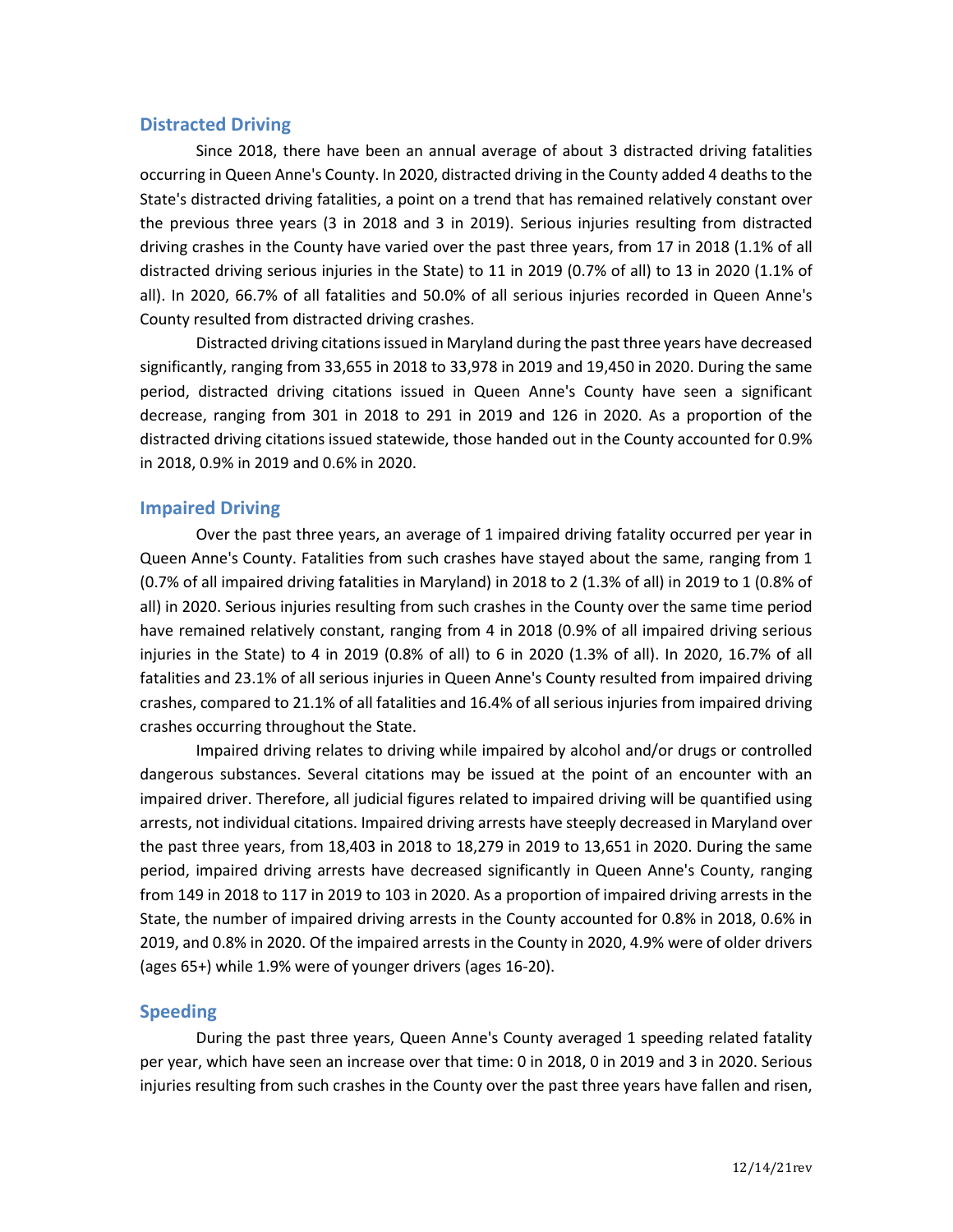ranging from 5 in 2018 to 0 in 2019 and 3 in 2020. In 2020, 2.7% of statewide speeding related fatalities and 1.0% of statewide speeding related serious injuries resulted from crashes in Queen Anne's County. Over the same year, 50.0% of all fatalities and 11.5% of all serious injuries recorded in Queen Anne's County were the result of crashes involving driving speed.

Speeding citations are very common even though those adjudicated through the District Court do not include automated enforcement. Speeding citations issued in Queen Anne's County have seen a significant decrease over the past three years, with 4,572 (2.3% of statewide speeding citations), 4,566 (2.5% of statewide), and 3,657 (2.4% of all) issued in 2018, 2019, and 2020, respectively. Statewide speeding citations have steeply decreased over the same three years: 195,649, 182,213, and 151,419. Speeding citations comprised 69.2% of all Queen Anne's County citations in 2020.

#### **Non-motorists**

Non-motorists are defined here as pedestrians (on foot) and bicyclists. Pedestrian fatalities in Queen Anne's County have seen an increase over the previous three years, from 0 (2018) to 0 (2019) to 2 (2020), while seriousinjuries have increased as well, ranging from 0 (2018) to 0 (2019) to 2 (2020). The occurrence of bicyclist fatalities in Queen Anne's County has been uncommon, with 0 in 2018, 0 in 2019, and 0 in 2020, while serious injuries to bicyclists have remained almost steady, ranging from 0 in 2018 to 1 in 2019 to 1 in 2020.

Very few non-motorist citations are issued throughout the State, to either the pedestrian or the motor vehicle driver. Typically, more violations are issued to drivers, and in Queen Anne's County 2 were issued to drivers against pedestrians or bicyclists in 2020, while 0 were issued to pedestrians or bicyclists that year. As a proportion of statewide totals (933 and 235), those numbers represent 0.2% and 0.0%, respectively, in 2020.

#### **Motorcycles**

Motorcycle rider fatalities have been infrequent over the past three years in Queen Anne's County, ranging from 0 (2018) to 0 (2019) to 1 (2020). Serious injuries to motorcyclists have dipped and increased, ranging from 5 (2018) to 2 (2019) to 5 (2020). The 2020 figures account for 1.3% of motorcycle rider fatalities and 1.6% of rider serious injuries that occurred in the State.

Maryland has had a universal helmet law in place for several decades, consequently the incidence of unhelmeted motorcyclists involved in a crash is low. The State has averaged 7 unhelmeted motorcycle rider fatalities per year over the past three years, therefore, unhelmeted motorcycle fatalities in Queen Anne's County have been infrequent (an average of 0 per year). However, 1 seriously injured rider in Queen Anne's County was unhelmeted in 2020, which is 1.1% of the State total (compared to 2 in 2018 and 0 in 2019).

#### **Older Drivers**

In Maryland, older driver safety programs focus on drivers of age 65 years or older. The data presented here on fatalities and serious injuries include any person involved in a crash with an older driver. Older drivers were involved in crashes that resulted in an average of 94 fatalities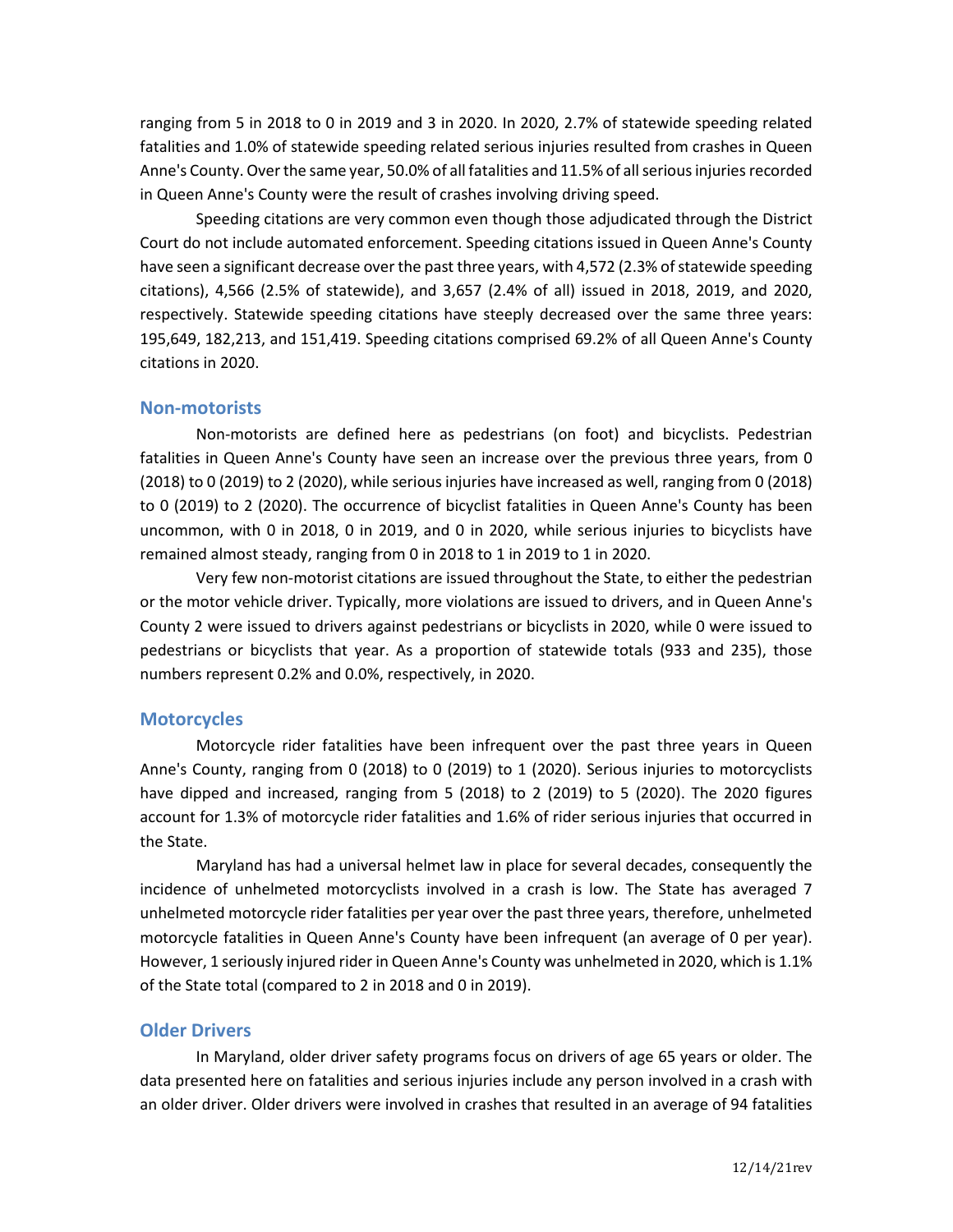in Maryland each year (85 in 2018, 105 in 2019 and 91 in 2020). During that time, serious injuries resulting from these crashes in Maryland have seen a significant decrease, ranging from 518 in 2018 to 512 in 2019 to 381 in 2020. Fatal crashes involving older drivers in Queen Anne's County averaged 2 over the same period (ranging from 1 in 2018, 2 in 2019 to 4 in 2020). Further, serious injuries resulting from these crashes in the County have seen an increase, ranging from 6 in 2018, 6 in 2019 to 9 in 2020.

A total of 10,971 citations for moving violations or restraint usage were issued to drivers of age 65+ in Maryland in 2020. Over the past three years, the number of traffic citations issued to older drivers in Queen Anne's County has oscillated from 374 (2.2% of those issued statewide) in 2018 to 406 (2.3%) in 2019 to 263 (2.4%) in 2020.

## **Young Drivers**

In Maryland, young driver safety programs focus on individuals between ages 16 and 20. The data presented here on fatalities and serious injuries include any person involved in a crash with a young driver. Young drivers were involved in crashes that resulted in an average of 52 fatalities in Maryland each year (54 in 2018, 46 in 2019, and 56 in 2020). During that time, serious injuries resulting from these crashes in Maryland have fluctuated, ranging from 384 in 2018 to 407 in 2019 to 345 in 2020. In 2020 there were 3 fatalities involving young drivers in Queen Anne's County, a number that has seen an increase over time, with 1 in 2018 and 0 in 2019. Further, serious injuries due to crashes involving younger drivers have remained constant over the same time period, from 4 in 2018 to 4 in 2019 to 4 in 2020.

A total of 35,236 citations for moving violations or restraint usage were issued to drivers of age 16-20 in Maryland in 2020. Over the past three years, the number of traffic citations issued to younger drivers in Queen Anne's County has increased and then decreased: 803 (1.9% of those issued statewide), 822 (2.0%), and 667 (1.9%) in 2018, 2019, and 2020, respectively.

### **Occupant Protection**

An unrestrained occupant is defined as a child under the age of eight not reported to be restrained in a child safety seat (which includes harness and booster seats) or a person over the age of eight not reported as restrained by a seat belt while riding in a passenger vehicle or light truck. Unrestrained occupant fatalities have remained relatively constant over the past three years in Queen Anne's County, ranging from 2 (2018) to 1 (2019) to 1 (2020). Serious injuries have remained relatively constant over the same period: 5 (2018) to 7 (2019) to 5 (2020). The 2020 values accounted for 0.8% of the unrestrained fatalities and 1.3% of the unrestrained serious injuries occurring in the State.

In 2020, 16,858 citations were issued statewide for safety equipment violations(including seat belt violations and child safety seat violations), which was a much lower total when compared to the numbers issued in the previous years (27,342 in 2018 and 29,660 in 2019). In Queen Anne's County, 264 such citations were issued in 2020, representing 1.6% of the statewide total, compared to 202 from 2018 and 316 from 2019. The MHSO conducts an annual roadside survey of seat belt usage in Maryland. The statewide observed seat belt usage rate for Maryland in 2020